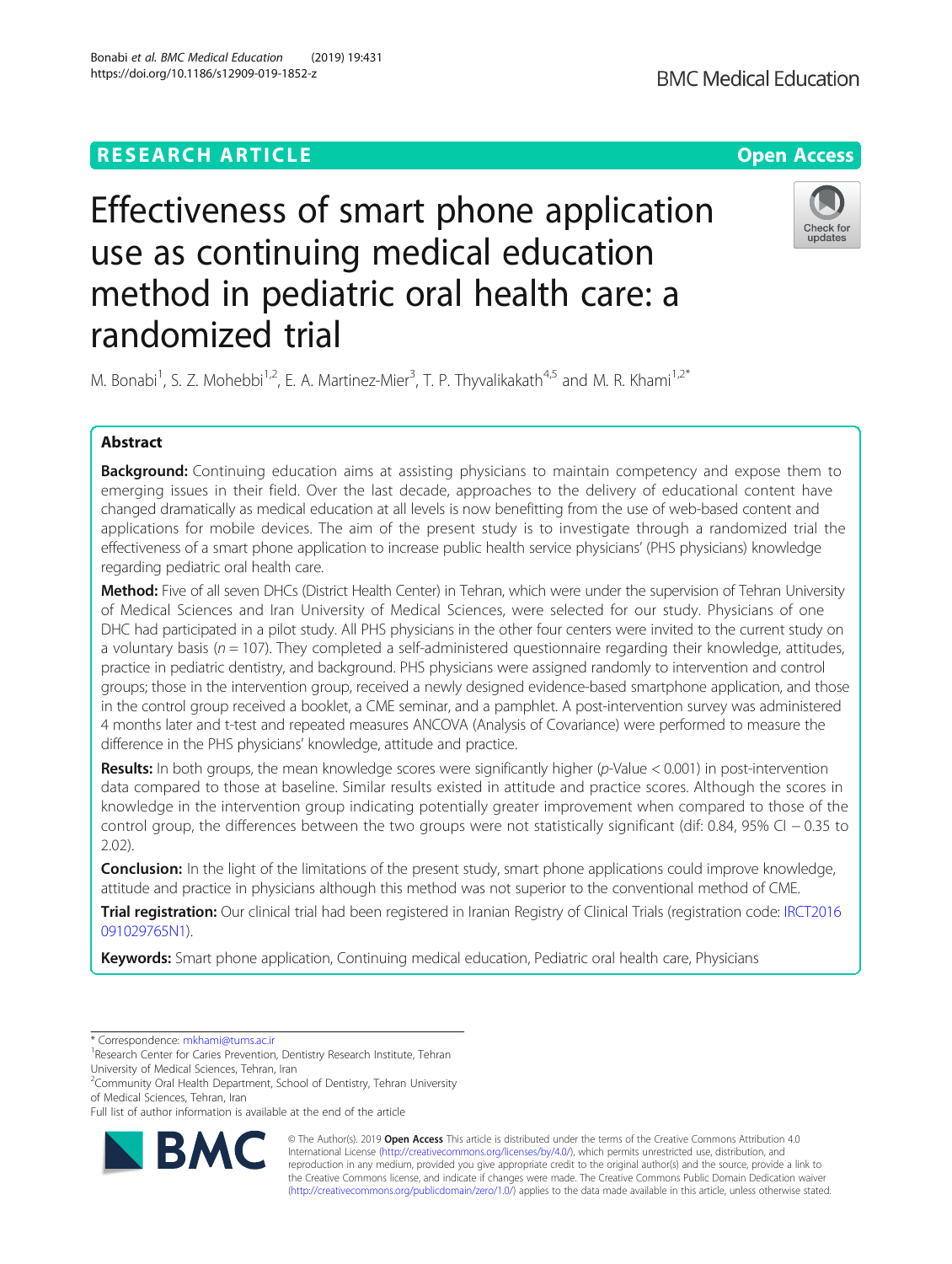# Background

Continuing education aims at assisting physicians to maintain competency and to learn about emerging topics in their field. It is an important part of medical practice. The traditional in-person lecture has been considered the best method for continuing education [[1\]](#page-6-0); however, it suffers from the limitations of being instructor-centered and the need for the presence of instructor and learner at the same time and place [\[2,](#page-6-0) [3](#page-6-0)]. On the other hand, educational booklets with a combination of images and text have been used for continuing medical education (CME) as a learner-centered method [[4\]](#page-6-0). In order to benefit from the strengths of these two methods, some programs have combined the use of traditional lecture sessions and booklets or pamphlets [\[5](#page-6-0)–[7](#page-6-0)]. For instance, a study in Iran reported the effectiveness of delivering an educational booklet followed by a lecture session in improving nurses' knowledge and attitudes regarding oral health [\[6](#page-6-0)].

Several methods such as films, television programs, and audio programs have been used for CME along with the development of distance education facilities. Distance learning may reduce inequalities in health education [[8\]](#page-6-0) and has found its place among other training methods as it has been used in a number of previous studies with promising results [\[9](#page-6-0)–[13](#page-6-0)]. Online CME websites can provide easy access, and their interaction potential promises more effectiveness compared to traditional methods [\[14](#page-6-0)]. However, insufficient access to evidence-based information, lack of sufficient searching skills, time shortage and financial cost are major barriers to access information via this approach [\[15](#page-6-0)].

In the last decade, approaches to the delivery of educational content have changed dramatically as medical education at all levels is now benefitting from the use of web-based content and mobile device applications, including smart phone applications [[16](#page-6-0)–[23](#page-6-0)]. Mobile phones and tablets offer communication, access to the scientific literature in real time, are portable, and provide easy access to information at the point of care [[22\]](#page-6-0). Also, smartphone applications could provide interactive learning and constant connection through question and answer sections. This seems particularly useful, since studies have concluded that, widely used CME delivery methods such as conferences and lecture sessions without practice-reinforcing strategies have little direct impact on improving professional practice [\[24](#page-6-0)]. Moreover, compared to traditional lecture-based CMEs, interactive CMEs are more effective in promoting knowledge and changing physicians' practice [[9,](#page-6-0) [25\]](#page-6-0). Thus, interactive methods have been proposed as a tool to be used in CME [[18,](#page-6-0) [19](#page-6-0), [22\]](#page-6-0). Also, online CME methods may offer greater flexibility in training times, improve access by geographically dispersed learners, reduce travel expenses and time, and adapt to individual learner styles [\[26](#page-6-0)]. Despite the emergence of smartphone applications as a potential approach to deliver CME, almost no study exist that investigated its effectiveness.

The American Academy of Pediatric Dentistry (AAPD) recommends a child's first dental visit to occur within 6 months of the eruption of the first tooth and no later than 12 months of age [[27](#page-6-0)]. However, most children do not visit a dentist before the age of 3 in several countries [[28,](#page-6-0) [29\]](#page-6-0). Very often, a child's first visit with a family physician or pediatrician occurs earlier than the child's first visit to a dentist. According to guidelines [\[30](#page-6-0), [31](#page-6-0)], primary health care providers have to counsel families on teething and dental care [\[32,](#page-6-0) [33](#page-6-0)]. However, studies indicate family physicians and other primary care providers lack sufficient knowledge and have received little training in medical school regarding preventive dental care [\[34](#page-6-0), [35](#page-6-0)]. Also, these studies reported physicians' lack of knowledge and training as barriers for providing preventive oral health care to their patients specifically for children [[36\]](#page-6-0).

The aim of this study was to investigate the effectiveness of smartphone applications as a continuing education (CE) method to improve self-reported knowledge, attitudes and practice of public health service (PHS) physicians regarding pediatric oral health care.

## Method

#### Study design and subjects

The study population was a sample of general practitioners ( $n = 107$ ) working in the District Health Centers (DHC) of Tehran. Each DHC supervises 15 to 20 public health centers with one to three PHS physicians in each center.

There are seven DHCs in Tehran and its satellite towns. We selected five of them which were under supervision of Tehran University of Medical Sciences and Iran University of Medical Sciences. Physicians of one DHC (South West) participated in our pilot study. All PHS physicians in the other four centers were invited to participate in this larger study on a voluntary basis  $(n = 107)$ . The inclusion criteria was being a general practitioner and working in DHC. The randomization was done at DHC level. Two DHCs were selected through a simple randomization (by flipping coin) process for intervention so that all PHS physicians in these two DHCs received intervention. The other two DHCs served as controls (Fig. [1\)](#page-3-0).

Assuming an equal standard deviation of two intervention groups at 80% power, the minimum difference between the two groups was calculated to be 1.704 in the knowledge and 1.818 in the attitude and 1.242 in the practice scores.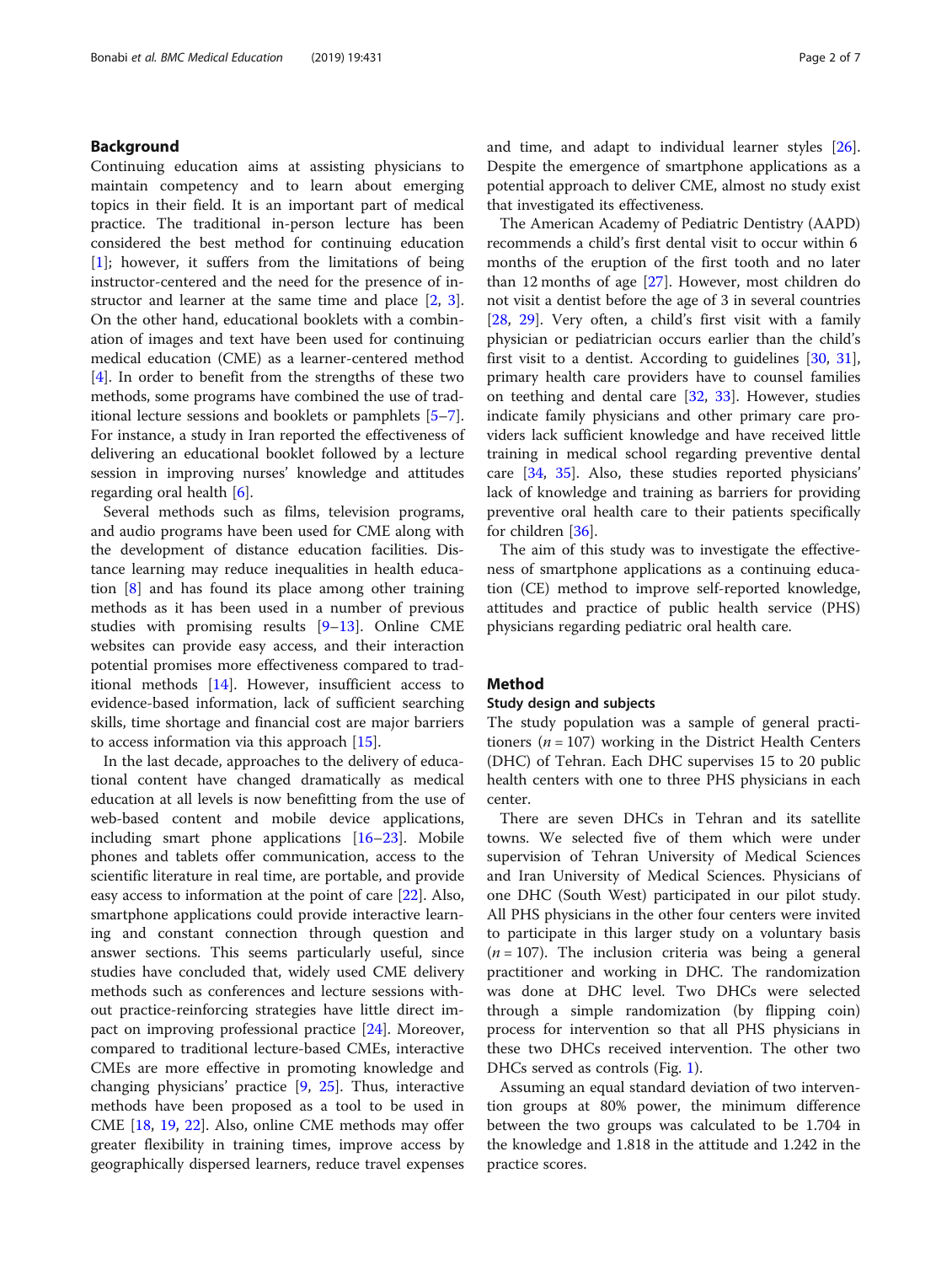# Data collection

## Questionnaire and variables

A questionnaire developed in a previous study and evaluated for content validity and reliability [[37,](#page-6-0) [38\]](#page-6-0) was selected as the data collection tool (Additional file [1](#page-5-0)). No personal identifiable information was collected. The questionnaire requested information on participant's demographic characteristics (age, gender, work experience, whether or not working in private sector, and whether or not having a dentist in first-degree family), as well as items in the following domains:

#### Knowledge of pediatric oral health

The knowledge domain included four multiple-choice questions and ten questions with five-point Likert scale responses ranging from strongly agree to strongly disagree and including an option for "don't know". The responses were assigned a score of one for correct answers, and zero for incorrect and don't know answers. For true statements, "strongly agree" and "agree" answers were given score one, and the other answers score zero. For false statements, "strongly disagree" and "disagree" answers were given score one and the other answers score zero. Questions tested the participant's knowledge regarding the timing of primary and permanent tooth eruption, the time/age when tooth cleaning and brushing for children should begin, usage of fluoride (toothpaste and varnish), transmission of the bacteria that cause dental decay, the effects of pacifier sucking and mouth breathing, the advantages of sealant therapy, and dental trauma. By summing the scores, final scores, with a range of zero to 14 were calculated and subgrouped into quartiles.

#### Attitudes toward pediatric oral health

The attitudes section comprised eight questions with five-point Likert scale response alternatives which ranged from strongly disagree to strongly agree and was scored from one to five. The range of final scores was from eight to 40. The questions asked PHS physicians' opinions about oral health care, and the preventability of dental caries and periodontitis. They also were asked about the responsibility of PHS physicians to examine children's oral cavity, the effectiveness of routine dental visits in preventing dental disease, importance of PHS physicians' role in preventing oral diseases, association of oral health problems and general health problems, and tendency to implement preventive oral health activities.

# Practice in pediatric oral health

The practice section contained two multiple choice questions, eight five-item Likert type questions with options very likely, likely, medium, unlikely, very unlikely (scored from 1 to 5, respectively), 11five-item Likert type questions with options strongly agree to strongly disagree (scored from 0 to 4, respectively), and 12 fouritem Likert type questions with options never, rarely, occasionally, very frequently (with the first two options scored 0, and the second two scored 1). By summing the scores, final scores were calculated from 31 to 107 and sub-grouped into quartiles as described above.

# Intervention and control groups

The intervention group received training through an evidence-based smart phone application (hereby referred as 'application' in this paper) designed for the purpose of the study. Although participants were instructed on how to use the application, there was a help section in the menu of the application that explained how to use it. PHS physicians could also submit their questions online and receive answers within 2 days. A reminder message was sent to the intervention group through the application itself 1 month following the first session.

PHS physicians in the control group received the same educational content as a booklet offered in the traditional method of CME. In addition, there was a Q&A session for this group 2 weeks after the first session. Also the "education and health promotion unit" staff of the health network sent a reminder in the form of a pamphlet to the booklet group.

The seminar and booklet covered the same topics as the application: information on pediatric oral and dental disease; caries and its etiology, signs and care; dietary habits; fluoride therapies and fissure sealant; and dental trauma.

# Baseline data collection

One of the researchers (MB) visited all the PHCs and administered the baseline questionnaire in-person to the participants. One week after each visit, the same researcher collected the completed questionnaire. Baseline data collection was performed from November to December 2016.

# Post-intervention evaluation

Four months after baseline data collection, in one of the monthly meetings of the DHCs, the study questionnaire was distributed among the participants, and collected after 1 h. To measure changes at the participant level, we requested each participant to enter a person-specific code when completing the pre- and post-intervention questionnaires.

Figure [1](#page-3-0) shows the flow diagram of the present study.

#### Statistical analysis

All numerical data were entered and analyzed using the IBM Statistical Package for Social Sciences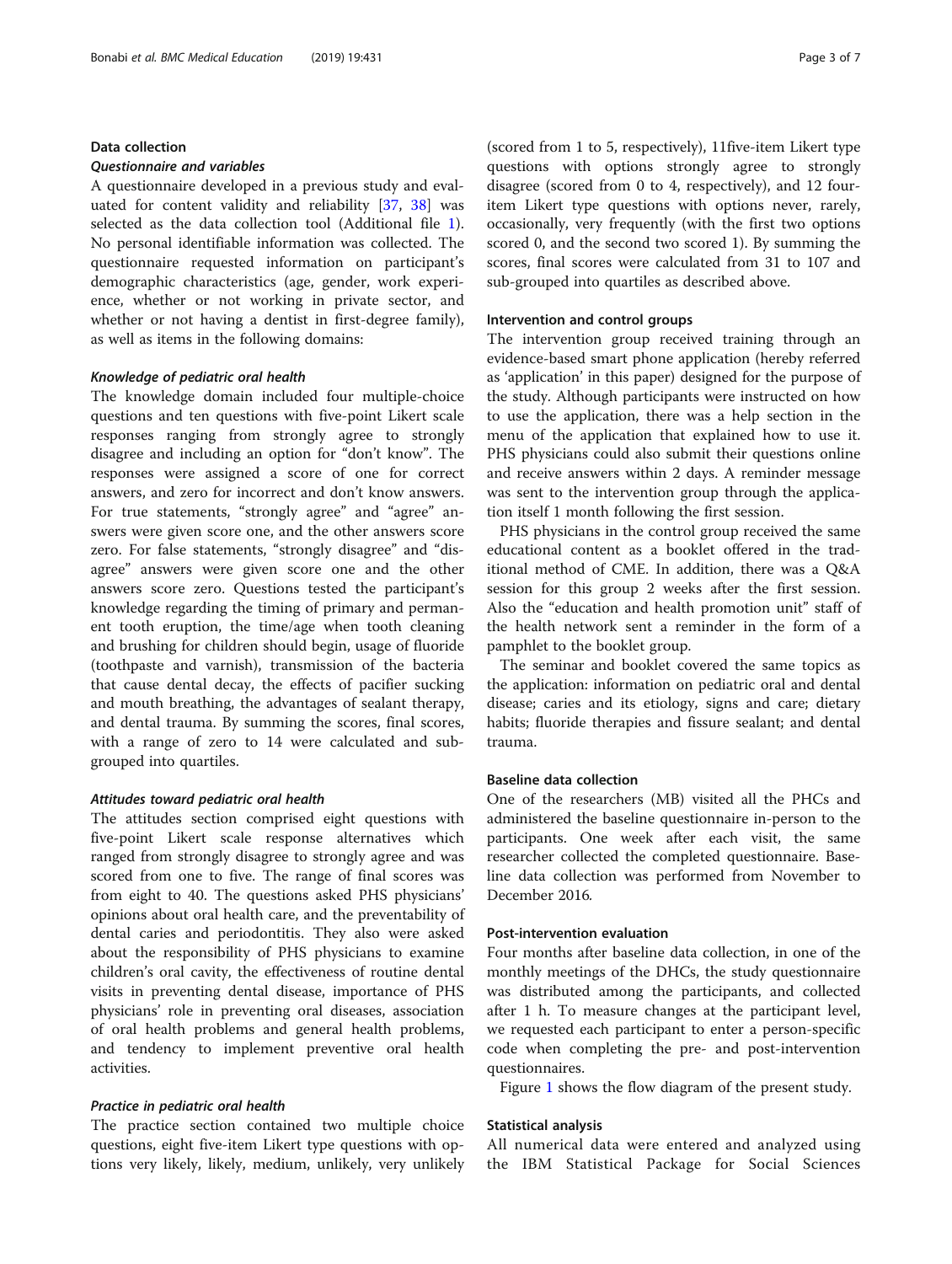<span id="page-3-0"></span>

2 months

**Post-intervention evaluation** 

Reminder pamphlet

(SPSS version 21.0). Descriptive statistics were obtained for gender, age, working experience and working sector. T-test and repeated measure analysis of covariance (ANCOVA) served to assess the statistical significance of differences between knowledge, attitude and practice scores of intervention and control groups.

**Post-intervention evaluation** 

 $n = 43$ 

# Ethical considerations

Fig. 1 Intervention Chart in four DHCs

**Post-intervention evaluation** 

Reminder message

2 months

Participation in the study was voluntary, and the responses were anonymous. All respondents provided their written informed consent. The Ethics Committee of Tehran University of Medical Sciences approved the study (IR.TUMS.REC.1395.2252). In addition, the study was registered in Iranian Registry of Clinical Trials (IRCT2016091029765N1).

# Results

Of the 107 physicians invited for the baseline data collection (50 in intervention and 57 in control group), 86 physicians (43 in intervention and 43 in control group) completed the questionnaire (total response rate = 80.3%). In both intervention and control group, all physicians completed baseline questionnaire participated

also in post-intervention data collection. A quarter of the PHS physicians completing both baseline and postintervention questionnaire were men, and the majority  $(n = 68, 79%)$  of them worked solely in the public health sector. The mean age was 39.2 years among the smartphone intervention group and 44.3 years among the control group (Table [1](#page-4-0)).

**Post-intervention evaluation** 

 $n = 43$ 

No significant differences existed between intervention and control group regarding demographic information.

The rate of using application in the last week leading to post intervention evaluation was 68.4% (varied from once a week to everyday).

The mean knowledge score among participants at baseline was  $8.17 \pm 2.03$  $8.17 \pm 2.03$  $8.17 \pm 2.03$  (Table 2). At baseline, only 9.5% of the PHS physicians in the control group knew the correct answer to the question "Pacifier sucking in under-4-year-old children is a risk factor for dentoalveolar malformation" while the percentage of correct answers in the intervention group was 11.6%. In the control group, the biggest change (13.5%) in PHS physicians' responses before and after the intervention were related to the question "Physicians should examine the oral cavity and teeth throughout their routine patient's visits". In the intervention group, the biggest change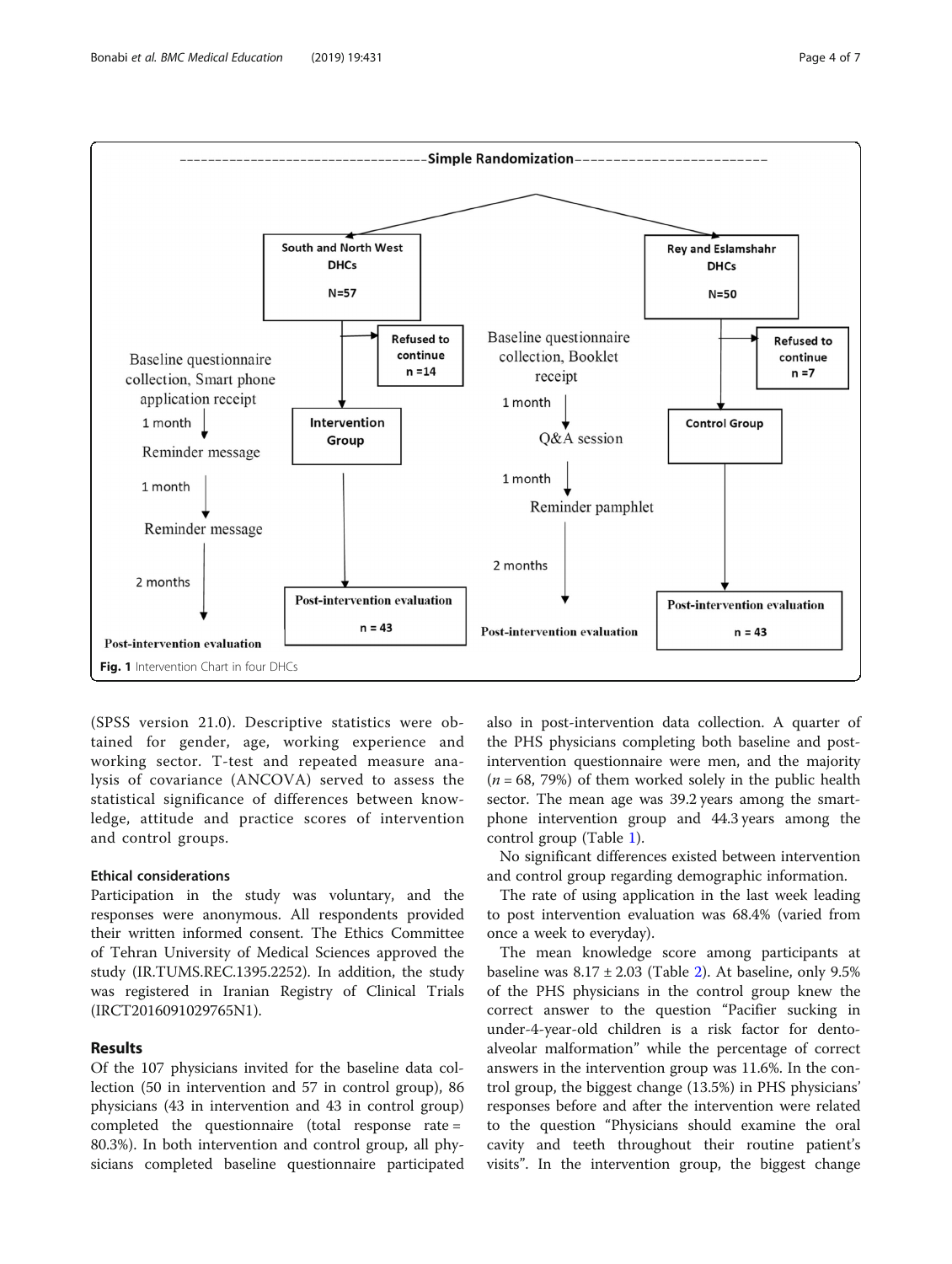| Control group<br>Participant characteristics<br>$(N = 43)$<br>Gender<br>N(% )<br>Male<br>11(25.6)<br>Female<br>32 (74.4) |                                  |
|--------------------------------------------------------------------------------------------------------------------------|----------------------------------|
|                                                                                                                          | Intervention group<br>$(N = 43)$ |
|                                                                                                                          | $N(\%)$                          |
|                                                                                                                          | 11 (25.6)                        |
|                                                                                                                          | 32 (74.4)                        |
| Having a dentist in immediate<br>9(21.4)<br>relatives                                                                    | 8(18.6)                          |
| Working sector                                                                                                           |                                  |
| Public only<br>33 (78.6)                                                                                                 | 35 (81.4)                        |
| 9(21.4)<br>Public+private                                                                                                | 8(18.6)                          |
| Mean $\pm$ SD                                                                                                            | Mean $\pm$ SD                    |
| Working experience (years)<br>$14.9 \pm 7.48$                                                                            | $11.17 \pm 17.37$                |
| Age (years)<br>$44.26 + 7.68$                                                                                            | $39.22 \pm 7.28$                 |

<span id="page-4-0"></span>Table 1 Characteristics of public health physicians of Tehran  $(n = 86)$  in control and intervention groups

(20%) in the PHS physicians' responses before and after the intervention was related to the question "Oral health care delivered by physicians is not efficient for patients".

In both groups, the mean scores for knowledge, attitudes and practice were significantly higher at postintervention data collection compared to that at baseline (Table 2).

Table [3](#page-5-0) displays the knowledge, attitudes and practice differences of study participants in the intervention and control groups. Although the scores of intervention group in knowledge, attitudes and practice showed larger differences in pre and post scores compared to that of the control group, the differences between the two groups remained insignificant (Table [3](#page-5-0)).

Subgroup analysis by ANCOVA showed that the improvement of knowledge, attitudes, and practice scores in each study group remained independent from background factors  $(P > 0.05)$ .

# **Discussion**

The present study investigated the effectiveness of CME on oral health delivered through a smartphone application and a booklet among PHS physicians. Both methods could improve knowledge, attitude and practice in physicians. However, the difference between the two groups was insignificant, showing no superiority of the smartphone app over the conventional method.

Many surveys and studies exist about benefits, barriers and risks of online CME. Although studies on healthoriented patient centered applications are available, research on using particular smart phone as a medium for CME among physicians is scarce. Certain studies [[39](#page-6-0)–[42](#page-6-0)] have found results similar to ours. Short et al., in 2005, conducted an online interactive CME in the field of intimate partner violence for physicians. The control group in their study received no training. Similar to our study, they concluded that online interactive CME made persistent changes in knowledge, attitudes and self-reported practice [[39\]](#page-6-0). Ryan et al., in 2009, compared the effectiveness of face-to-face and online CME among 62 general physicians. The course was about accreditation as pharmacotherapies prescribers for opioid dependence. Similar to the findings of our study, they reported significant improvement of knowledge among participants in both groups. Comparison of post-test scores of knowledge among the two groups also showed no significant difference. The same pattern also occurred in the attitude scores. They concluded that online CME was as effective as the face-to face method for increasing the knowledge of treatment and management of opioid dependence [\[40](#page-6-0)].

Similar to our study results in the knowledge section, Kim et al. in a study on educating nursing students to provide care for infant airway obstruction reported no significant difference in the knowledge score between the smart phone-based group and the lecture group [\[41](#page-6-0)]. A Canadian study in 2011 evaluated the outcomes of an online CME course in the field of asthma without a control group and reported significantly increased level of knowledge in clinical area among health professionals [[42\]](#page-6-0). Their finding is in agreement with the results of the present study.

Other studies have reported significant differences in their findings. A study conducted by Pelayo in 2011 in Spain, which compared online training on palliative care to traditional self-training method, found a 14 to 20% increase in knowledge through the online method among primary care physicians. Moreover, this method led to significant improvement in attitudes and perception of confidence in symptom management and communication  $[43]$ . Also, Kim et al. compared the effects of onetime lecture and smartphone application on skill of

**Table 2** Knowledge, attitudes and practice scores before and after intervention among public health physicians of Tehran ( $n = 86$ )

|             | Control group $(N = 43)$ |                 |            | Intervention group $(N = 43)$ |                  |            |
|-------------|--------------------------|-----------------|------------|-------------------------------|------------------|------------|
|             | Before                   | After           | $p$ value* | Before                        | After            | $p$ value* |
| Knowledge   | $8.17 \pm 2.03$          | $10.43 \pm 1.8$ | < 0.001    | $7.51 + 1.7$                  | $10.7 + 2.1$     | < 0.001    |
| Attitudes   | $33.1 \pm 6.4$           | $35.8 + 3.7$    | < 0.001    | $31.86 + 4.8$                 | $35.7 + 4.1$     | < 0.001    |
| Practice    | $66.23 + 14.9$           | $76.63 + 12.7$  | < 0.001    | $65.2 + 3.9$                  | $81.14 \pm 13.7$ | < 0.001    |
| $# + + - +$ |                          |                 |            |                               |                  |            |

\*t-test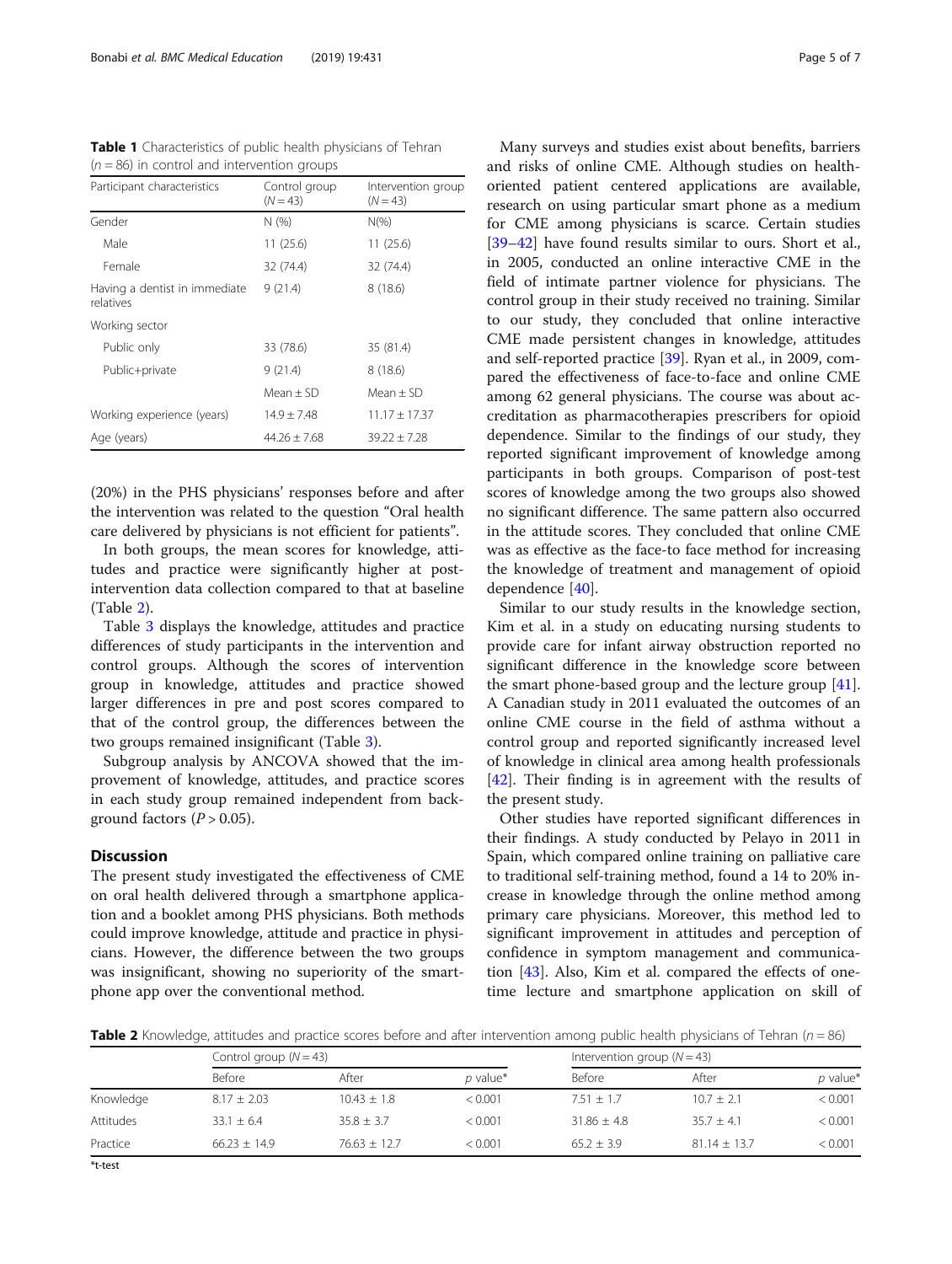|                                      | Control<br>group<br>$(N = 43)$ | Intervention<br>group<br>$(N = 43)$ | $p$ value** | <b>Differences</b> | 95% CI of mean difference |       |
|--------------------------------------|--------------------------------|-------------------------------------|-------------|--------------------|---------------------------|-------|
|                                      |                                |                                     |             | between<br>groups  | l ower                    | Upper |
| Knowledge difference (Mean $\pm$ SD) | $2.35 + 2.5$                   | $3.19 + 2.7$                        | 0.53        | 0.84               | $-0.35$                   | 2.03  |
| Attitudes Difference (Mean $\pm$ SD) | $2.83 + 6.8$                   | $3.98 + 3.4$                        | 0.89        | 1.15               | $-1.6$                    | 3.86  |
| Practice Difference (Mean $\pm$ SD)  | $10.51 + 19$                   | $16.2 + 15.9$                       | 0.1         | 5.69               | $-2.17$                   | 13.48 |

<span id="page-5-0"></span>**Table 3** Knowledge, attitudes and practice differences among the public health physicians of Tehran ( $n = 86$ )

\*\*Repeated measure ANCOVA (baseline values as covariate)

nursing students regarding infant airway obstruction. They reported that the skill score of students in the smart phone application group was significantly higher than that in the lecture group [[41\]](#page-6-0).

One of the advantages of CME through smartphone over conventional methods is the accessibility that smartphones provide. It is worth mentioning that smartphones, when used as a tool for CME, can provide access to educational content at the point of care at any time without adding any new asset to pocket [[22](#page-6-0)]. Moreover, the high rate of adoption of smartphone by physicians (84.5 to 94%) in 2012, indicates its potential to be used for CME [\[22](#page-6-0)].

The high response rate in baseline data collection (80.4%), and the fact that all participants who completed the baseline questionnaire also participated in postintervention data collection can be considered as strengths of our study.

# Limitation of study

The main reason that some of the physicians refused to participate was that they were too busy, which seems not to be unusual in studies on professional groups. To alleviate this limitation, physicians were given the privilege of continuing education credits for free. Also, gifts including toothbrushes and tooth pastes were given to the respondents. As a result of our sample size and according to wide range of CI in differences in main variables in Table 3, a possibility exists that a significant difference does exist between intervention and control, but the sample size was underpowered to detect it. Downloading the application in app group and the coverage of network in health centers was another limitation which was eliminated by using mobile modem in training sessions of application group. On the other hand, having a self-administered questionnaire may cause social desirability bias and lead to overestimation rather than underestimation of the reported attitudes and practice. Moreover, a risk of under-estimation exists in questionnaire surveys answered by lay people [\[44](#page-6-0)]. Our study investigated the short-term outcome of CME through smartphone, and the long term effectiveness of this method needs to be further studied.

# Conclusion

In the light of the limitations of the present study, smart phone applications could improve knowledge, attitude and practice in physicians although this method was not superior to the conventional method of CME. Other aspects of the use of this method such as cost and time savings, its widespread use and higher ease of accessibility need to be further investigated.

#### Supplementary information

Supplementary information accompanies this paper at [https://doi.org/10.](https://doi.org/10.1186/s12909-019-1852-z) [1186/s12909-019-1852-z](https://doi.org/10.1186/s12909-019-1852-z).

Additional file 1: Data collection tool

#### Abbreviations

AAPD: American Academy of Pediatric Dentistry; ANCOVA: Analysis of Covariance; CME: Continuing Medical Education; DHC: District Health Center; PHS: Public Health Service; Q&A: Question and Answer; SPSS: Statistical Package for Social Sciences

#### Acknowledgements

Not applicable.

#### Authors' contributions

MB contributed to design of the work and development of the proposal. data collection, data analysis, drafting and revising the manuscript. SM contributed to conception and design of the work, development of the proposal, interpretation of data, drafting the manuscript. EM contributed to design of the work, interpretation of data, drafting the manuscript. TT contributed to design of the work, interpretation of data, drafting the manuscript. MK contributed to conception and design of the work, development of the proposal, interpretation of data, drafting and revising the manuscript. All authors read and approved the final manuscript.

#### Funding

This study has been supported by Research Center for Caries Prevention, Dentistry Research Institute (95–01–194-31526), Tehran University of Medical Sciences, Tehran, Iran. The funding was used as personnel costs and costs of materials and trips for collecting data.

#### Availability of data and materials

The datasets generated and analyzed during the current study are available from the corresponding author on reasonable request.

# Ethics approval and consent to participate

All respondents provided their written informed consent. The Ethics Committee of Tehran University of Medical Sciences approved the study (IR.TUMS.REC.1395.2252). In addition, the study was registered in Iranian Registry of Clinical Trials (IRCT2016091029765N1).

# Consent for publication

Not applicable.